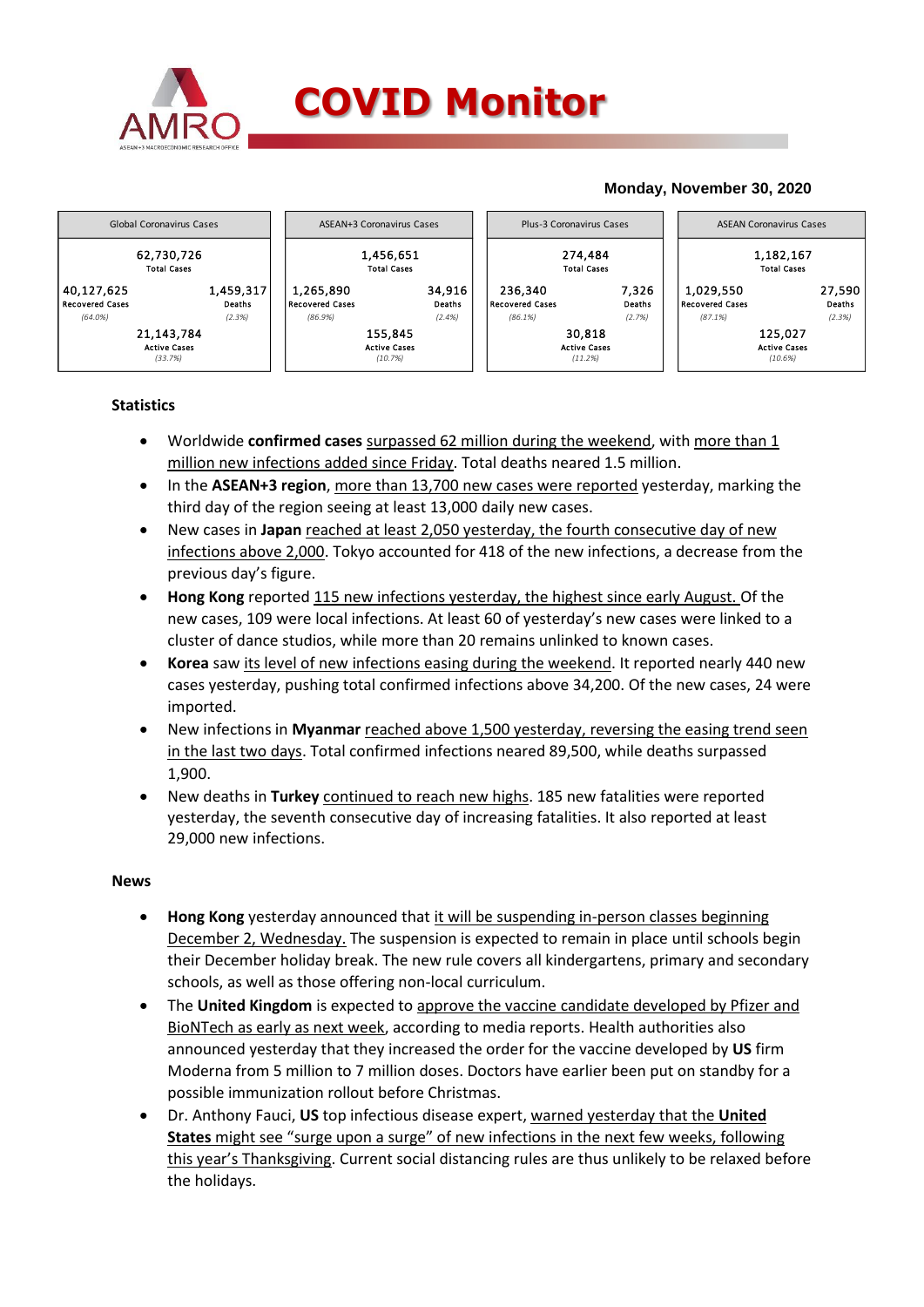

Overview of Confirmed COVID-19 Cases

|                       | <b>Total</b>      | Cases per 1M | <b>New</b>     | <b>New Cases</b> | <b>New Cases</b>            | <b>ANew</b>             | ∆% New     | Total          | <b>New</b>    | Fatality        | <b>Total</b>      | <b>Recovery</b> | <b>Active</b>  | <b>Resolved</b> |
|-----------------------|-------------------|--------------|----------------|------------------|-----------------------------|-------------------------|------------|----------------|---------------|-----------------|-------------------|-----------------|----------------|-----------------|
| <b>Economy</b>        | Cases             | Population   | Cases          | per 1M Pop.      | $(7$ -day avg) <sup>1</sup> | Cases                   | Cases      | <b>Deaths</b>  | <b>Deaths</b> | <b>Rate (%)</b> | Recovered         | <b>Rate (%)</b> | Cases          | cases $(%)2$    |
| Global                | 62,730,726        |              | 486,545        |                  |                             | $-112,101$              | 0.8        | 1,459,317      | 6,907         | 2.3             | 40,127,625        | 64.0            | 21,143,784     | 66.3            |
| ASEAN+3               | 1,456,651         |              | 13,759         |                  |                             | 554                     | 1.0        | 34,916         | 261           | 2.4             | 1,265,890         | 86.9            | 155,845        | 66.2            |
| Plus-3                | 274,484           |              | 2,568          |                  |                             | $-655$                  | 0.9        | 7,326          | 18            | 2.7             | 236,340           | 86.1            | 30,818         | 89.3            |
| <b>ASEAN</b>          | 1,182,167         |              | 11,191         |                  |                             | 1,209                   | $1.0$      | 27,590         | 243           | 2.3             | 1,029,550         | 87.1            | 125,027        | 88.6            |
|                       |                   |              |                |                  |                             |                         |            |                |               |                 |                   |                 |                |                 |
| China                 | 86,530            | 62           | 18             | 0.0              |                             | $\overline{7}$          | 0.0        | 4,634          | 0             | 5.4             | 81,612            | 94.3            | 284            | 99.7            |
| Hong Kong, China      | 6,238             | 817          | 115            | 15.1             |                             | 31                      | 1.9        | 109            | 0             | 1.7             | 5,340             | 85.6            | 789            | 87.4            |
| Japan                 | 147,515           | 1,173        | 2,058          | 16.4             |                             | $-621$                  | 1.4        | 2,057          | 15            | 1.4             | 121,735           | 82.5            | 23,723         | 83.9            |
| Korea                 | 34,201            | 657          | 377            | 7.2              |                             | $-72$                   | $1.1\,$    | 526            | 3             | 1.5             | 27,653            | 80.9            | 6,022          | 82.4            |
|                       |                   |              |                | 23.2             |                             | 849                     |            |                | 169           |                 |                   |                 |                |                 |
| Indonesia             | 534,266           | 1,980        | 6,267          |                  |                             |                         | $1.2$      | 16,815         | 3             | 3.1             | 445,793           | 83.4            | 71,658         | 86.6            |
| Malaysia              | 64,485            | 1,941        | 1,309          | 39.4             |                             | $-6$<br>188             | 2.1        | 357            | 40            | 0.6<br>1.9      | 52,647            | 81.6            | 11,481         | 82.2            |
| Philippines           | 429,864<br>58,213 | 3,906        | 2,067<br>8     | 18.8<br>1.4      |                             | $\overline{\mathbf{2}}$ | 0.5<br>0.0 | 8,373<br>29    | 0             |                 | 398,624<br>58,124 | 92.7            | 22,867<br>60   | 94.7<br>99.9    |
| Singapore<br>Thailand | 3,998             | 10,209<br>59 | 21             | 0.3              |                             | 10                      | 0.5        | 60             | 0             | 0.0<br>1.5      | 3,803             | 99.8<br>95.1    | 135            | 96.6            |
|                       |                   |              |                |                  |                             |                         |            |                |               |                 |                   |                 |                |                 |
| Brunei Darussalam     | 150               | 333          | $\mathbf 0$    | 0.0              |                             | $\mathbf 0$             | 0.0        | $\overline{3}$ | $\mathbf{0}$  | 2.0             | 145               | 96.7            | $\overline{2}$ | 98.7            |
| Cambodia              | 323               | 19           | 8              | 0.5              |                             | 1                       | 2.5        | $\mathbf 0$    | 0             | 0.0             | 301               | 93.2            | 22             | 93.2            |
| Lao PDR               | 39                | 5            | $\Omega$       | 0.0              |                             | $\mathsf 0$             | 0.0        | $\Omega$       | 0             | 0.0             | 24                | 61.5            | 15             | 61.5            |
| Myanmar               | 89,486            | 1,676        | 1,509          | 28.3             |                             | 165                     | 1.7        | 1918           | 31            | 2.1             | 68910             | 77.0            | 18,658         | 79.1            |
| Vietnam               | 1,343             | 14           | $\overline{2}$ | 0.0              |                             | $\mathbf 0$             | 0.1        | 35             | 0             | 2.6             | 1,179             | 87.8            | 129            | 90.4            |
|                       |                   |              |                |                  |                             |                         |            |                |               |                 |                   |                 |                |                 |
| Belgium               | 576,599           | 50,065       | 2,151          | 186.8            |                             | $-1,468$                | 0.4        | 16,547         | 86            | 2.9             |                   |                 |                |                 |
| France                | 2,217,555         | 34,119       | 9,784          | 150.5            |                             | $-2,775$                | 0.4        | 51,977         | 198           | 2.3             |                   | ×,              |                |                 |
| Germany               | 1,055,691         | 12,723       | 3,197          | 38.5             |                             | $-10,648$               | 0.3        | 16,306         | 125           | 1.5             | 730,797           | 69.2            | 308,588        | 70.8            |
| Italy                 | 1,585,178         | 26,317       | 20,646         | 342.8            |                             | $-5,669$                | 1.3        | 54,904         | 541           | 3.5             | 734,503           | 46.3            | 795,771        | 49.8            |
| Netherlands           | 527,336           | 30,515       | 14,011         | 810.8            |                             | 9,552                   | 2.7        | 9,426          | 100           | 1.8             |                   | $\sim$          | J.             | $\sim$          |
| Spain                 | 1,628,208         | 34,742       | $\mathsf 0$    | 0.0              |                             | 0                       | 0.0        | 44,668         | 0             | 2.7             | 150,376           | 9.2             | 53,521         | 96.7            |
| Switzerland           | 318,290           | 36,809       | 0              | 0.0              |                             | $\mathbf 0$             | 0.0        | 4,650          | 29            | 1.5             | 222,100           | 69.8            | 91,540         | 71.2            |
| United Kingdom        | 1,621,305         | 24,107       | 16,133         | 239.9            |                             | 262                     | 1.0        | 58,342         | 312           | 3.6             |                   | $\sim$          |                | $\sim$          |
| Brazil                | 6,314,740         | 29,874       | 24,468         | 115.8            | سيست                        | $-27,454$               | 0.4        | 172,833        | 272           | 2.7             | 5,581,436         | 88.4            | 560,471        | 91.1            |
| Canada                | 373,662           | 9,882        | 5,383          | 142.4            |                             | $-292$                  | 1.5        | 12,046         | 53            | 3.2             | 299,095           | 80.0            | 62,521         | 83.3            |
| Argentina             | 1,418,807         | 31,148       | 5,432          | 119.3            |                             | $-666$                  | 0.4        | 38,473         | 151           | 2.7             | 1,249,843         | 88.1            | 130,491        | 90.8            |
| Mexico                | 1,107,071         | 8,711        | 5,668          | 44.6             |                             | $-17,141$               | 0.5        | 105,655        | 196           | 9.5             | 824,355           | 74.5            | 197,835        | 82.1            |
| Peru                  | 962,530           | 29,324       | 2,162          | 65.9             |                             | $-1,859$                | 0.2        | 35,923         | 44            | 3.7             | 893,061           | 92.8            | 33,546         | 96.5            |
| <b>United States</b>  | 13,323,201        | 40,245       | 138,775        | 419.2            |                             | $-15,901$               | $1.1$      | 265,642        | 815           | 2.0             | 5,065,030         | 38.0            | 7,992,529      | 40.0            |
|                       |                   |              |                |                  |                             |                         |            |                |               |                 |                   |                 |                |                 |
| Australia             | 27,902            | 1,074        | 10             | 0.4              |                             | $\overline{a}$          | 0.0        | 908            | $\mathbf{1}$  | 3.3             | 25,592            | 91.7            | 1,402          | 95.0            |
| India                 | 9,431,691         | 6,887        | 38,772         | 28.3             |                             | $-3,038$                | 0.4        | 137,139        | 443           | 1.5             | 8,847,600         | 93.8            | 446,952        | 95.3            |
| Iran                  | 948.749           | 11,275       | 12,950         | 153.9            |                             | $-452$                  | 1.4        | 47,874         | 388           | 5.0             | 658,292           | 69.4            | 242,583        | 74.4            |
| Russia                | 2,249,890         | 15,345       | 26,390         | 180.0            |                             | $-419$                  | 1.2        | 39,127         | 451           | 1.7             | 1,746,279         | 77.6            | 464,484        | 79.4            |
| Saudi Arabia          | 357,128           | 10,273       | 217            | 6.2              |                             | $-3$                    | 0.1        | 5,884          | 14            | 1.6             | 346,409           | 97.0            | 4,835          | 98.6            |
| South Africa          | 787,702           | 13,190       | 2,563          | 42.9             |                             | $-635$                  | 0.3        | 21,477         | 38            | 2.7             | 730,633           | 92.8            | 35,592         | 95.5            |

Data as of 29/11/2020

Source: Haver Analytics, sourced from Johns Hopkins University; AMRO staff calculations.<br>Notes: New cases since previous day. Δ% refers to percentage change since previous day. Fatality rate measured as deaths per confirm